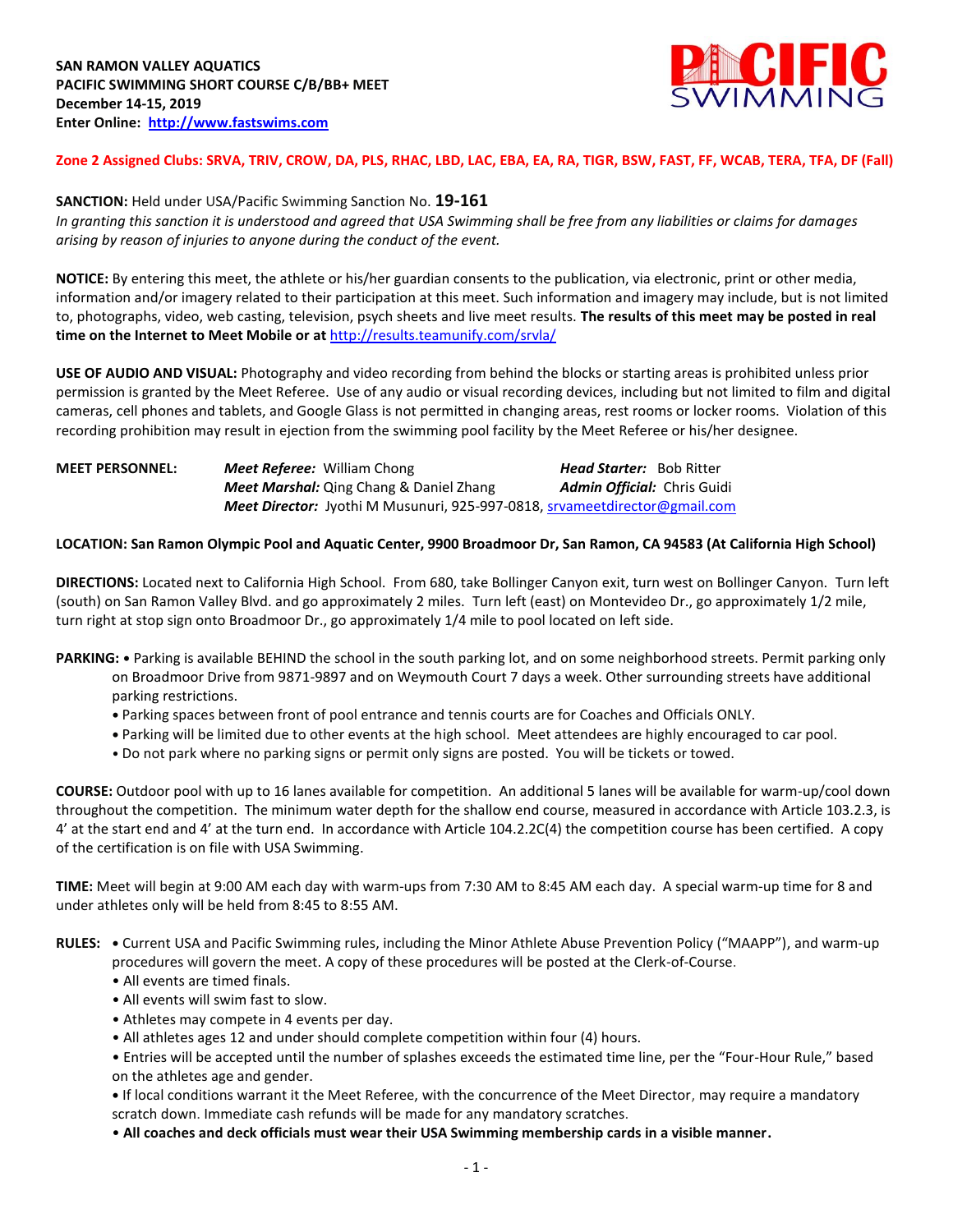**UNACCOMPANIED ATHLETES:** Any USA-S athlete-member competing at the meet must be accompanied by a USA Swimming member-coach for the purposes of athlete supervision during warm-up, competition and warm-down. If a coach-member of the athlete's USA-S Club does not attend the meet to serve in said supervisory capacity, it is the responsibility of the athlete or the athlete's legal guardian to arrange for supervision by a USA-S member-coach. The Meet Director or Meet Referee may assist the athlete in making arrangements for such supervision; however, it is recommended that such arrangements be made in advance of the meet by the athlete's USA-S Club Member-Coach.

**RACING STARTS:** Athletes must be certified by a USA-S member-coach as being proficient in performing a racing start, or must start the race in the water. It is the responsibility of the athlete or the athlete's legal guardian to ensure compliance with this requirement.

**RESTRICTIONS:** • Smoking and the use of other tobacco products is prohibited on the pool deck, in the locker rooms, in spectator seating, on standing areas and in all areas used by athletes, during the meet and during warm-up periods.

- Sale and use of alcoholic beverages is prohibited in all areas of the meet venue.
- No glass containers are allowed in the meet venue.
- No propane heater is permitted except for snack bar/meet operations.
- All shelters must be properly secured.
- Deck Changes are prohibited.

• Destructive devices, to include but not limited to, explosive devices and equipment, firearms (open or concealed), blades, knives, mace, stun guns and blunt objects are strictly prohibited in the swimming facility and its surrounding areas. If observed, the Meet Referee or his/her designee may ask that these devices be stored safely away from the public or removed from the facility. Noncompliance may result in the reporting to law enforcement authorities and ejection from the facility. Law enforcement officers (LEO) are exempt per applicable laws.

 Operation of a drone, or any other flying apparatus, is prohibited over the venue (pools, athlete/coach areas, spectator areas and open ceiling locker rooms) any time athletes, coaches, officials and/or spectators are present.

Entry and set up (pop-ups) is not allowed before 7 AM on Saturday and Sunday.

 All pathways should be clear and no pop-ups are allowed on pathways and in front of entry and exit gates. Pathways and entry and exit gates must be clear for emergency personal and vehicles to pass through.

No pop-ups are allowed outside of the pool fence.

**•** No umbrellas are allowed beyond the cordoned off areas at the starting blocks and race start areas on the deck for safety reasons.

- No overnight parking is allowed. Facilities will not be provided after meet hours.
- Neither SRVA, nor California High School is responsible for items that are lost or stolen.

**ELIGIBILITY:** • Athletes must be current members of USA-S and enter their name and registration number on the meet entry card as they are shown on their Registration Card. If this is not done, it may be difficult to match the athlete with the registration and times database. The meet host will check all athlete registrations against the SWIMS database and if not found to be registered, the Meet Director shall accept the registration at the meet (a \$10 surcharge will be added to the regular registration fee). Duplicate registrations will be refunded by mail.

• Athletes in the "BB" Division must have met at least USA Swimming Motivational "BB" minimum time standard. Athletes in the "B" Division must have met at least the listed "B" minimum time standard. All entry times slower than the listed "B" time standard will be in the "C" Division. For 8&U, athletes in the "A" division must have met at least the listed "A" time standard.

• Entries with **"NO TIME" will be REJECTED**.

• Entry times submitted for this meet may be checked against a computer database and may be changed in accordance with Pacific Swimming Entry Time Verification Procedures.

• Disabled athletes are welcome to attend this meet and should contact the Meet Director or Meet Referee regarding any special accommodations on entry times and seeding per Pacific Swimming policy.

• Athletes 19 years of age and over may compete in the meet for time only, no awards. Such athletes must have met standards for the 17-18 age group.

• The athlete's age will be the age of the athlete on the first day of the meet.

**•** Athletes 13 & over are eligible to enter 500 Freestyle without proof of time. Entry times should be the athlete's actual time and not the minimum standard. "No Time" will not be accepted.

• To enter the 500 FR: Athletes 12 & under shall meet the 11-12 "B" motivational time standard as outlined by Pacific Swimming time verification procedures. No refunds shall be given if a time cannot be proven.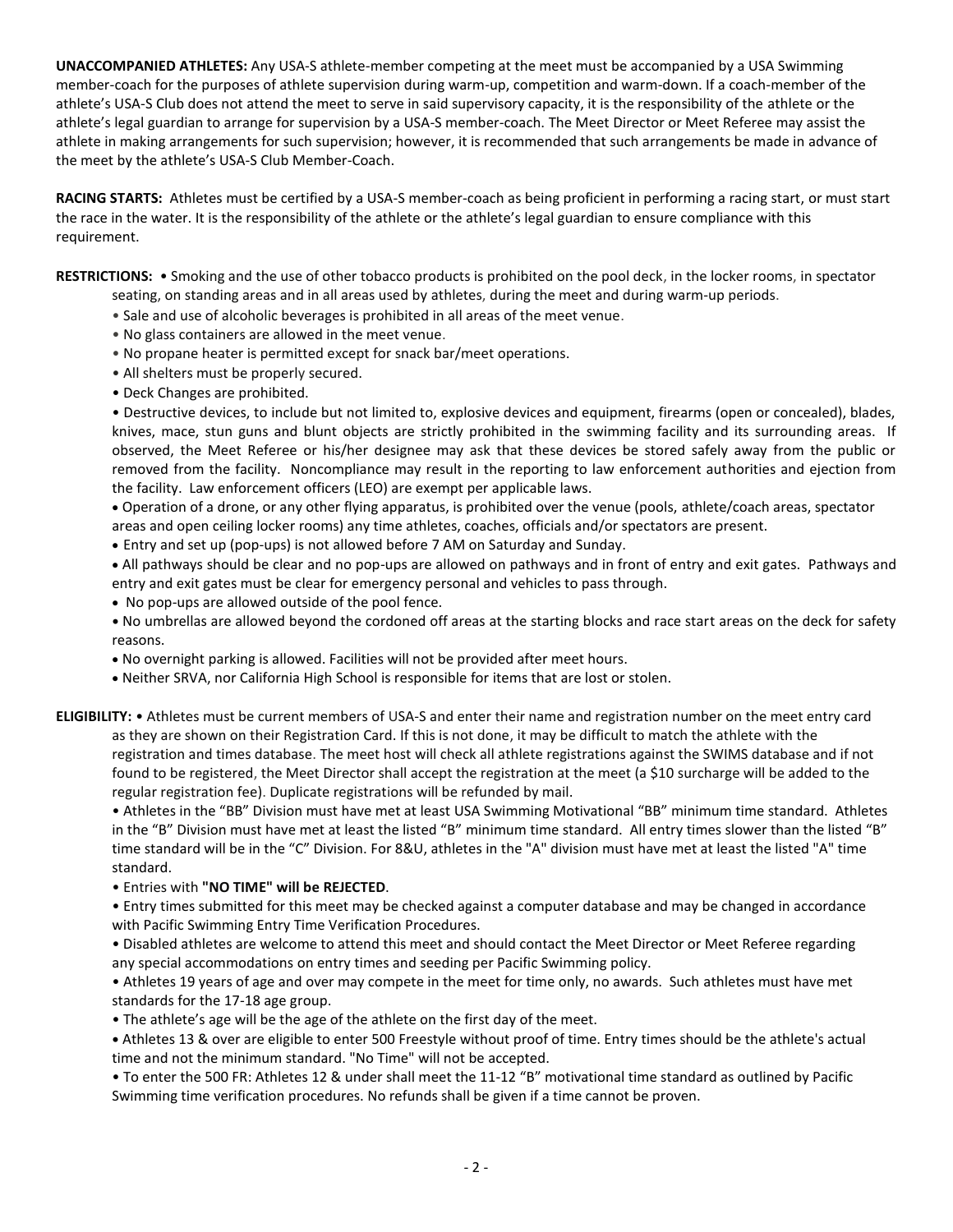**ENTRY PRIORITY:** Meet entries will not be accepted any earlier than **November 9th, 2019***.* Entries from members of assigned "year round" Zone 2 clubs postmarked or entered online by 11:59 PM on **November 15<sup>th</sup>, 2019** will be given 1<sup>st</sup> priority acceptance. Entries from members of all Zone 2 clubs (year round and seasonal) postmarked or entered online between 12:00 AM **November 16th, 2019** and 11:59 PM on **November 24<sup>th</sup>** will be given 2<sup>nd</sup> priority acceptance. All entries from Zone 2, all other Pacific LSC Zones and other LSC's, either postmarked, entered online, or hand delivered by the entry deadline will be considered in the order that they were received.

**ENTRY FEES:** \$4.00 per event plus an \$8.00 participation fee per athlete. Entries will be rejected if payment is not sent at time of request. No refunds will be made, except mandatory scratch downs.

**ONLINE ENTRIES:** To enter online go to **[www.fastswims.com](http://www.fastswims.com/)** to receive an immediate entry confirmation. This method requires payment by credit card. FastSwims charges a processing fee for this service, 6.5% of the total Entry Fees plus \$0.75 per transaction, regardless of number of athletes. Please note that the processing fee is a separate fee from the Entry Fees. If you do not wish to pay the processing fee, enter the meet using a mail entry. **Entering online is a convenience, is completely voluntary, and is in no way required or expected of an athlete by Pacific Swimming.** Online entries will be accepted through Wednesday, **December 4th, 2019**, or until the meet has reached capacity, whichever comes first.

**MAILED OR HAND DELIVERED ENTRIES**: Entries must be on the attached consolidated entry form. Forms must be filled out completely and printed clearly with athlete's best time. Entries must be postmarked by midnight, Monday, December 2<sup>nd</sup>, 2019 or hand delivered by 6:30 p.m. Wednesday, **December 4th, 2019**. No late entries will be accepted. Requests for confirmation of receipt of entries should include a self-addressed envelope.

# **Make check payable to**: **SRVA Mail entries to**: **SRVA Meet Entries Hand deliver entries to: SRVA Meet Director 2312 Jasper Hill Dr. 2312 Jasper Hill Dr. San Ramon, CA 94582 San Ramon, CA 94582**

**CHECK-IN:** The meet will be deck seeded. Athletes must check-in at the Clerk-of-Course. No event shall be closed more than 30 minutes before the scheduled start of the session. Close of check-in for remaining events shall be no more than 60 minutes before the estimated time of the start of the first heat of the event. Athletes who do not check in will not be seeded in the event and will not be allowed to compete in that event.

**SCRATCHES:** Any athletes not reporting for or competing in an individual timed final event that they have checked in for shall not be penalized. Athletes who must withdraw from an event after it is seeded are requested to inform the referee immediately.

**AWARDS:** First through eighth places in each division (C, B & BB) will be awarded for the 9-10, 11-12, 13-14 age groups. First through eighth place in each division (PC-C, PC-B, and PC-A) will be awarded for the 8 & Under age group. All athletes achieving an A time for the first time will be awarded a standard A medal, regardless of place achieved in the event. No awards will be given for athletes 19 years of age and older. **The 1000 FR and 500 FR events will not be awarded.** Note: Individual awards must be picked up at the meet. We will not mail or distribute awards after the meet.

**ADMISSION:** Free. A **'2 DAY'** program will be available o[n www.fastswims.com](http://www.fastswims.com/) for \$5.

**SNACK BAR & HOSPITALITY:** A snack bar will be available throughout the competition. Coaches and working deck officials will be provided lunch. Hospitality will serve refreshments to timers and volunteers.

**MISCELLANEOUS:** No overnight parking is allowed. Facilities will not be provided after meet hours. Lane timing assignments will be posted on Zone 2 website and sent to Club coaches.

**MINIMUM OFFICIALS:** The Meet Referee shall conduct an inventory of Officials and shall compare the number of athletes entered against the number of Officials that worked representing each club per day of the meet. Those clubs who have not provided sufficient Officials in a day of the meet, in accordance with the table below, will be fined \$100 per missing Official per day.

| Number of athletes entered in meet per club<br>per day | Number of trained and carded officials required |
|--------------------------------------------------------|-------------------------------------------------|
| $1 - 10$                                               |                                                 |
| $11 - 25$                                              |                                                 |
| $26 - 50$                                              |                                                 |
| $51 - 75$                                              |                                                 |
| 76-100                                                 |                                                 |
| Every 20 Athletes over 100                             |                                                 |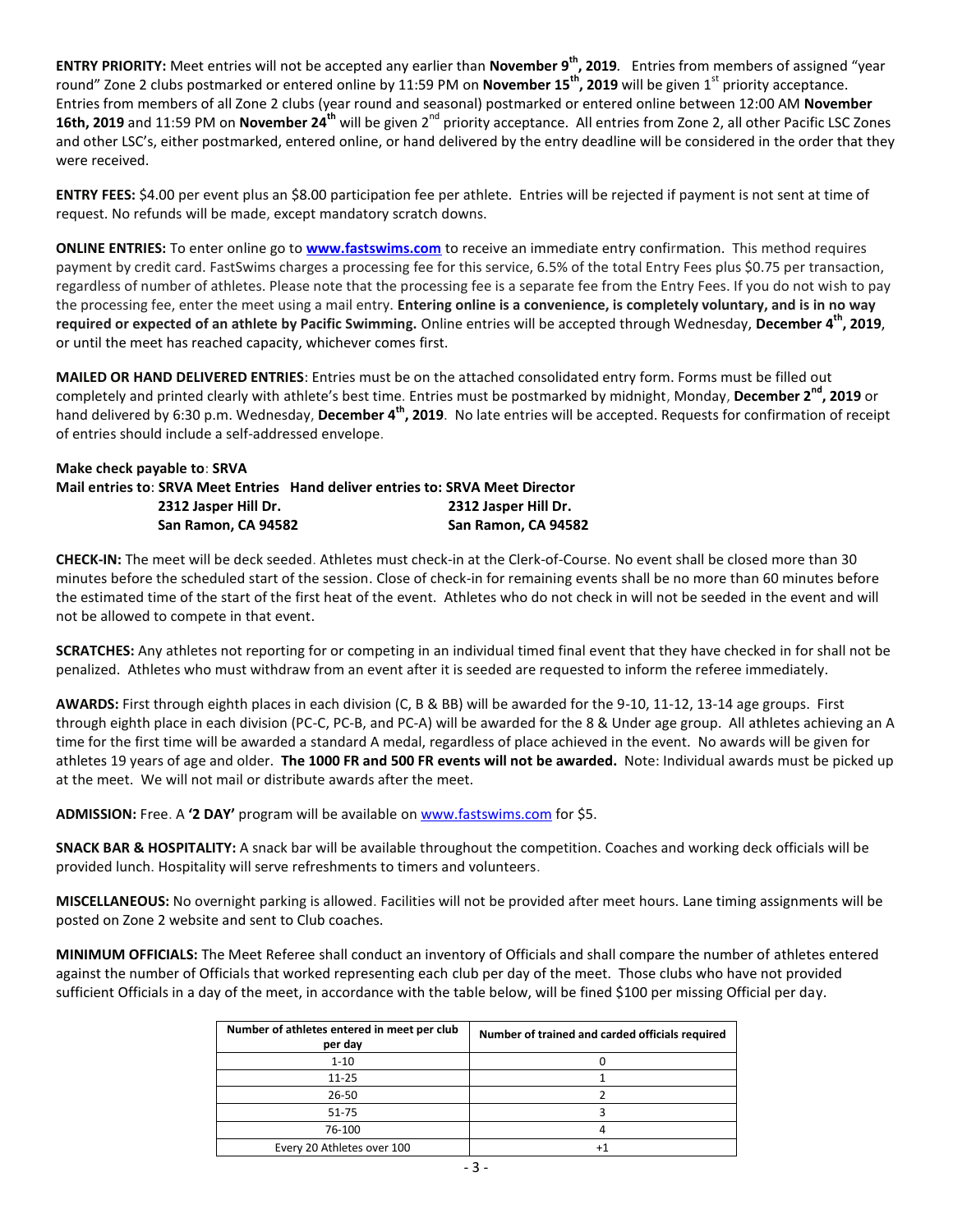#### **EVENT SUMMARY**

| <b>SATURDAY</b>   |               |                |                 | <b>SUNDAY</b> |                 |               |            |  |  |
|-------------------|---------------|----------------|-----------------|---------------|-----------------|---------------|------------|--|--|
| <b>8 &amp; UN</b> | $9 - 10$      | 11-12          | 13 & Up         | 8 & UN        | $9 - 10$        |               | 13 & Up    |  |  |
|                   | 200 Free      | 100 Free       | 200 Free        | 25 Back       | 100 Back        | 200 Back      | 200 Back   |  |  |
| 50 Back           | 50 Back       | 50 Back        | 100 Back        | 25 Fly        | <b>100 Fly</b>  | <b>50 Fly</b> | 200 Fly    |  |  |
| <b>50 Fly</b>     | <b>50 Fly</b> | <b>200 Fly</b> | 100 Fly         | 50 Free       | <b>100 Free</b> | 200 Free      |            |  |  |
| 25 Breast         | 50 Breast     | 50 Breast      | <b>100 Free</b> | 50 Breast     | 100 Breast      | 100 Breast    | 100 Breast |  |  |
| 100 IM            | 100 IM        | 200 IM         | 200 IM          | 25 Free       | 50 Free         | 50 Free       | 50 Free    |  |  |
|                   |               |                | 1000 Free       | Open 500 Free |                 |               |            |  |  |

# **EVENTS**

|                | <b>SAT, DECEMBER 14</b> |                |               | <b>SUN, DECEMBER 15</b> |               |
|----------------|-------------------------|----------------|---------------|-------------------------|---------------|
| <b>EVENT#</b>  | <b>EVENT</b>            |                | <b>EVENT#</b> | <b>EVENT</b>            | <b>EVENT#</b> |
| $\mathbf{1}$   | 13 & up 200 Free        | $\overline{2}$ | 35            | 13 & up 200 Back        | 36            |
| 3              | 11-12 100 Free          | 4              | 37            | 11-12 200 Back          | 38            |
| 5              | 9-10 200 Free           | 6              | 39            | 9-10 100 Back           | 40            |
| $\overline{7}$ | 13 & up 100 Back        | 8              | 41            | 8 & under 25 Back       | 42            |
| 9              | 11-12 50 Back           | 10             | 43            | 13 & Up 200 Fly         | 44            |
| 11             | 10 & Under 50 Back      | 12             | 45            | 11-12 50 Fly            | 46            |
| 13             | 13 & up 100 Fly         | 14             | 47            | 9-10 100 Fly            | 48            |
| 15             | 11-12 200 Fly           | 16             | 49            | 8 & under 25 Fly        | 50            |
| 17             | 10 & Under 50 Fly       | 18             | 51            | 11-12 200 Free          | 52            |
| 19             | 13 & up 100 Free        | 20             | 53            | 9-10 100 Free           | 54            |
| 21             | 11-12 50 Breast         | 22             | 55            | 8 & under 50 Free       | 56            |
| 23             | 9-10 50 Breast          | 24             | 57            | 13 & Up 100 Breast      | 58            |
| 25             | 8 & under 25 Breast     | 26             | 59            | 11-12 100 Breast        | 60            |
| 27             | 13 & up 200 IM          | 28             | 61            | 9-10 100 Breast         | 62            |
| 29             | 11-12 200 IM            | 30             | 63            | 8 & Under 50 Breast     | 64            |
| 31             | 10 & Under 100 IM       | 32             | 65            | 13 & up 50 Free         | 66            |
| 33             | 13 & Up 1000 Free       | 34             | 67            | 11-12 50 Free           | 68            |
|                |                         |                | 69            | 9-10 50 Free            | 70            |
|                |                         |                | 71            | 8 & under 25 Free       | 72            |
|                |                         |                | 73            | Open 500 Free           | 74            |

| <b>SUN, DECEMBER 15</b> |                     |               |  |  |  |  |  |
|-------------------------|---------------------|---------------|--|--|--|--|--|
| <b>EVENT#</b>           | <b>EVENT</b>        | <b>EVENT#</b> |  |  |  |  |  |
| 35                      | 13 & up 200 Back    | 36            |  |  |  |  |  |
| 37                      | 11-12 200 Back      | 38            |  |  |  |  |  |
| 39                      | 9-10 100 Back       | 40            |  |  |  |  |  |
| 41                      | 8 & under 25 Back   | 42            |  |  |  |  |  |
| 43                      | 13 & Up 200 Fly     | 44            |  |  |  |  |  |
| 45                      | 11-12 50 Fly        | 46            |  |  |  |  |  |
| 47                      | 9-10 100 Fly        | 48            |  |  |  |  |  |
| 49                      | 8 & under 25 Fly    | 50            |  |  |  |  |  |
| 51                      | 11-12 200 Free      | 52            |  |  |  |  |  |
| 53                      | 9-10 100 Free       | 54            |  |  |  |  |  |
| 55                      | 8 & under 50 Free   | 56            |  |  |  |  |  |
| 57                      | 13 & Up 100 Breast  | 58            |  |  |  |  |  |
| 59                      | 11-12 100 Breast    | 60            |  |  |  |  |  |
| 61                      | 9-10 100 Breast     | 62            |  |  |  |  |  |
| 63                      | 8 & Under 50 Breast | 64            |  |  |  |  |  |
| 65                      | 13 & up 50 Free     | 66            |  |  |  |  |  |
| 67                      | 11-12 50 Free       | 68            |  |  |  |  |  |
| 69                      | 9-10 50 Free        | 70            |  |  |  |  |  |
| 71                      | 8 & under 25 Free   | 72            |  |  |  |  |  |
| 73                      | Open 500 Free       | 74            |  |  |  |  |  |

Athletes participating in the 1000 Freestyle (33 & 34) and 500 Freestyle (73 & 74) events must provide their own timers and counters.

Athletes 13 & over are eligible to enter 500 Freestyle without proof of time. Entry times should be the athlete's actual time and not the minimum standard. "No Time" will not be accepted.

To enter 500 Freestyle - Athletes 12 & under shall meet the 11-12 "B" motivational time standard as outlined by Pacific Swimming time verification procedures. No refunds shall be given if a time cannot be proven.

Use the following URL to find the time standards: <http://www.pacswim.org/swim-meet-times/standards>